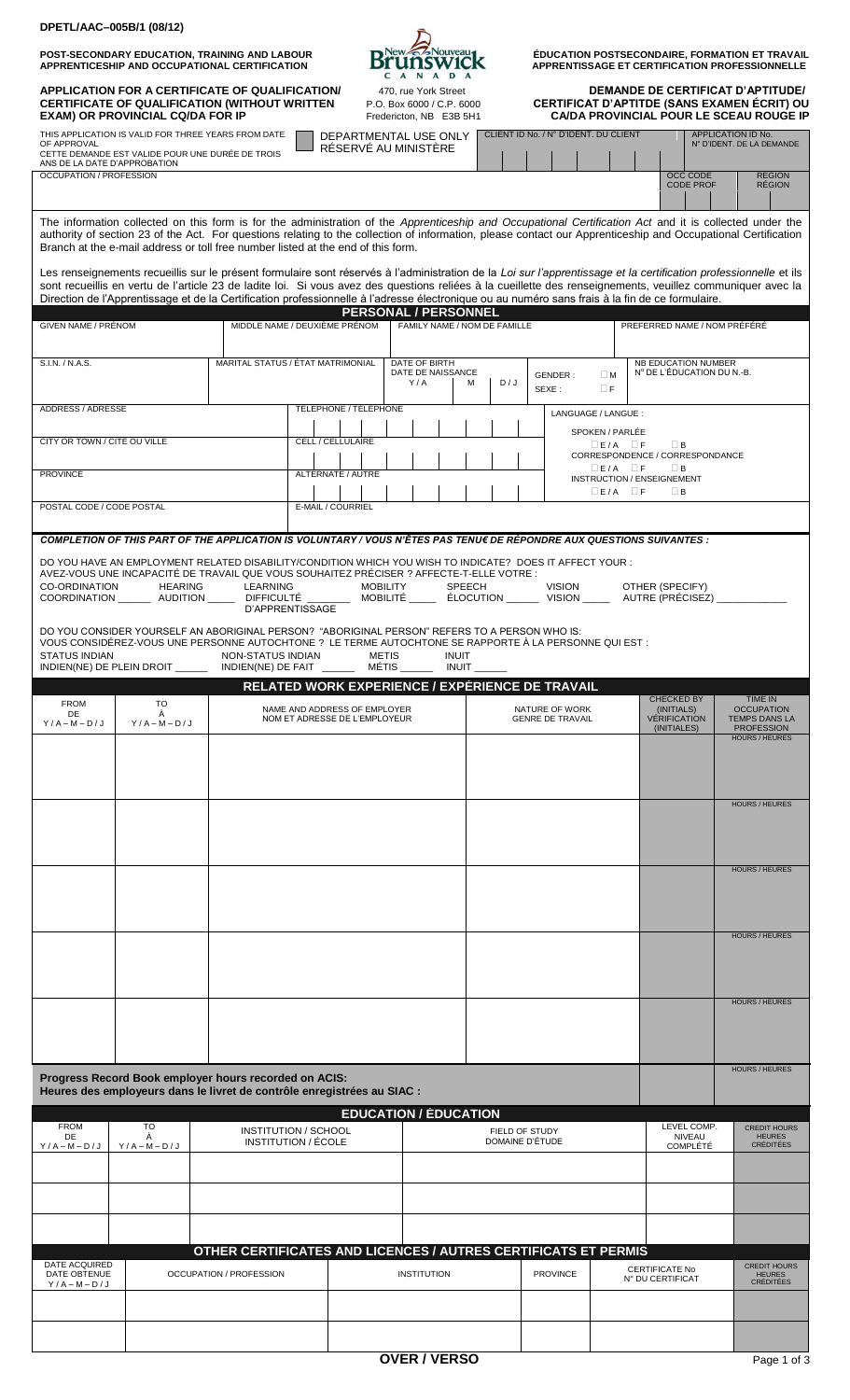| ARE YOU CURRENTLY A REGISTERED APPRENTICE?                                                                                                                                                                                                                                                                                                                                                                                 |                                                                                                                                                                                                     |                                                                                                 |                                                                                       |                                    | APPRENTICESHIP AND OCCUPATIONAL CERTIFICATION / APPRENTISSAGE ET CERTIFICATION PROFESSIONNELLE<br>YES (IF YES, COMPLETE) |  |                                      | NO. |                                                                                                            |
|----------------------------------------------------------------------------------------------------------------------------------------------------------------------------------------------------------------------------------------------------------------------------------------------------------------------------------------------------------------------------------------------------------------------------|-----------------------------------------------------------------------------------------------------------------------------------------------------------------------------------------------------|-------------------------------------------------------------------------------------------------|---------------------------------------------------------------------------------------|------------------------------------|--------------------------------------------------------------------------------------------------------------------------|--|--------------------------------------|-----|------------------------------------------------------------------------------------------------------------|
| ÊTES-VOUS PRÉSENTEMENT INSCRIT COMME APPRENTI?                                                                                                                                                                                                                                                                                                                                                                             |                                                                                                                                                                                                     |                                                                                                 |                                                                                       |                                    | OUI (SI OUI, COMPLÉTEZ)                                                                                                  |  |                                      |     | <b>NON</b>                                                                                                 |
| OCCUPATION / PROFESSION<br>JURISDICTION / JURIDICTION                                                                                                                                                                                                                                                                                                                                                                      |                                                                                                                                                                                                     |                                                                                                 |                                                                                       |                                    |                                                                                                                          |  |                                      |     |                                                                                                            |
| DO YOU HOLD A DIPLOMA(S) OF APPRENTICESHIP, A CERTIFICATE(S) OF QUALIFICATION<br>YES (IF YES, COMPLETE<br>NO.<br>AND/OR A CERTIFICATE(S) OF QUALIFICATION (WITHOUT WRITTEN EXAM) IN A DESIGNATED<br>OUI (SI OUI, COMPLÉTEZ)<br><b>NON</b><br>OCCUPATION?<br>DÉTENEZ-VOUS UN DIPLÔME(S) D'APPRENTISSAGE, UN CERTIFICAT(S) D'APTITUDE ET/OU UN<br>CERTIFICAT(S) D'APTITUDE (SANS EXAMEN ÉCRIT) DANS UNE PROFESSION DÉSIGNÉE? |                                                                                                                                                                                                     |                                                                                                 |                                                                                       |                                    |                                                                                                                          |  |                                      |     |                                                                                                            |
| <b>OCCUPATION / PROFESSION</b><br>DATE OF ISSUE / DATE DE DÉLIVRANCE<br>JURISDICTION / JURIDICTION                                                                                                                                                                                                                                                                                                                         |                                                                                                                                                                                                     |                                                                                                 |                                                                                       |                                    |                                                                                                                          |  |                                      |     |                                                                                                            |
| DIPLOMA OF APPRENTICESHIP #<br># DU DIPLÔME D'APPRENTISSAGE                                                                                                                                                                                                                                                                                                                                                                | RED SEAL #<br># DU SCEAU ROUGE                                                                                                                                                                      | CERTIFICATE OF QUAL. (WITHOUT WRITTEN EXAM) #<br># DU CERTIFICAT D'APTITUDE (SANS EXAMEN ÉCRIT) |                                                                                       |                                    |                                                                                                                          |  |                                      |     |                                                                                                            |
| <b>OCCUPATION / PROFESSION</b>                                                                                                                                                                                                                                                                                                                                                                                             |                                                                                                                                                                                                     |                                                                                                 |                                                                                       |                                    | DATE OF ISSUE / DATE DE DÉLIVRANCE                                                                                       |  |                                      |     | JURISDICTION / JURIDICTION                                                                                 |
| DIPLOMA OF APPRENTICESHIP #<br># DU DIPLÔME D'APPRENTISSAGE                                                                                                                                                                                                                                                                                                                                                                | RED SEAL #<br># DU SCEAU ROUGE                                                                                                                                                                      |                                                                                                 |                                                                                       |                                    | CERTIFICATE OF QUAL. WITHOUT WRITTEN EXAM #<br># DU CERTIFICAT D'APTITUDE (SANS EXAMEN ÉCRIT)                            |  |                                      |     |                                                                                                            |
| DATE <b>DATE</b><br>SIGNATURE<br>I am aware that this application will remain valid for a 3 year period from the date of Central Office approval.<br>Initial here/Initiales ici ____________<br>Je suis conscient que cette demande demeurera valide pour une période de 3 ans à partir de la date d'approbation du bureau central.                                                                                        |                                                                                                                                                                                                     |                                                                                                 |                                                                                       |                                    |                                                                                                                          |  |                                      |     |                                                                                                            |
|                                                                                                                                                                                                                                                                                                                                                                                                                            | APPLICATION TYPE / CATÉGORIE DE LA DEMANDE :                                                                                                                                                        |                                                                                                 |                                                                                       |                                    |                                                                                                                          |  |                                      |     |                                                                                                            |
| <b>APPRENTICESHIP</b><br>APPRENTISSAGE                                                                                                                                                                                                                                                                                                                                                                                     |                                                                                                                                                                                                     |                                                                                                 | <b>EQUIVALENT STANDARDS</b><br>NORMES ÉQUIVALENTES                                    |                                    |                                                                                                                          |  | WORK PERMIT (COMPULSORY OCCUPATION)  |     | PERMIS DE TRAVAIL (PROFESSION OBLIGATOIRE)                                                                 |
| CERTIFICATE OF QUALIFICATION<br><b>CERTIFICAT D'APTITUDE</b>                                                                                                                                                                                                                                                                                                                                                               |                                                                                                                                                                                                     |                                                                                                 | EXPÉRIENCE SIGNIFICATIVE DANS LA PROFESSION (CERTIFICAT D'APTITUDE SANS EXAMEN ÉCRIT) |                                    |                                                                                                                          |  |                                      |     | SIGNIFICANT EXPERIENCE IN THE OCCUPATION (CERTIFICATE OF QUALIFICATION WITHOUT WRITTEN EXAM)               |
| PROVINCIAL CQ/DA FOR IP<br>CA/DA PROVINCIAL POUR LE SCEAU ROUGE IP                                                                                                                                                                                                                                                                                                                                                         |                                                                                                                                                                                                     | CAS SPÉCIAUX                                                                                    | SPECIAL CIRCUMSTANCES                                                                 |                                    |                                                                                                                          |  |                                      |     |                                                                                                            |
| IP HOLDER FROM ANOTHER JURISDICTION<br>SIGNIFICANT EXPERIENCE IN THE OCCUPATION (LA - AIT ONLY)<br>TITULAIRE DE SCEAU ROUGE D'UNE AUTRE PROVINCE<br>EXPÉRIENCE SIGNIFICATIVE DANS LA PROFESSION (LA - AIT SEULEMENT)<br>(Equivalency certificate from another jurisdiction / certificat équivalent d'une autre province)                                                                                                   |                                                                                                                                                                                                     |                                                                                                 |                                                                                       |                                    |                                                                                                                          |  |                                      |     |                                                                                                            |
| ELIGIBLE TO RECEIVE IP / ADMISSIBLE À RECEVOIR IP : 0 YES / OUI<br>REQUIRED / REQUISE :<br>$\Box$ NO / NON                                                                                                                                                                                                                                                                                                                 |                                                                                                                                                                                                     |                                                                                                 |                                                                                       |                                    |                                                                                                                          |  |                                      |     |                                                                                                            |
| READER WITH MEDICAL CERTIFICATE<br><b>TRANSLATOR</b><br><b>INTERPRETER</b><br><b>READER</b><br><b>LECTEUR</b><br>LECTEUR AVEC CERTIFICAT MÉDICAL<br><b>TRADUCTEUR</b><br><b>INTERPRÈTE</b>                                                                                                                                                                                                                                 |                                                                                                                                                                                                     |                                                                                                 |                                                                                       |                                    |                                                                                                                          |  |                                      |     |                                                                                                            |
| <b>REMARKS / REMARQUES:</b>                                                                                                                                                                                                                                                                                                                                                                                                |                                                                                                                                                                                                     |                                                                                                 |                                                                                       |                                    |                                                                                                                          |  |                                      |     |                                                                                                            |
|                                                                                                                                                                                                                                                                                                                                                                                                                            |                                                                                                                                                                                                     |                                                                                                 |                                                                                       |                                    |                                                                                                                          |  |                                      |     |                                                                                                            |
|                                                                                                                                                                                                                                                                                                                                                                                                                            |                                                                                                                                                                                                     |                                                                                                 |                                                                                       |                                    |                                                                                                                          |  |                                      |     |                                                                                                            |
|                                                                                                                                                                                                                                                                                                                                                                                                                            |                                                                                                                                                                                                     |                                                                                                 |                                                                                       |                                    |                                                                                                                          |  |                                      |     |                                                                                                            |
|                                                                                                                                                                                                                                                                                                                                                                                                                            |                                                                                                                                                                                                     |                                                                                                 |                                                                                       |                                    |                                                                                                                          |  |                                      |     |                                                                                                            |
|                                                                                                                                                                                                                                                                                                                                                                                                                            | CHECK THE FEE(S) APPLICABLE TO THE CLIENT                                                                                                                                                           |                                                                                                 | <b>FEES / DROITS</b><br>* METHOD OF PAYMENT                                           |                                    | <b>RECEIPT NUMBER</b>                                                                                                    |  | <b>DATE ISSUED</b>                   |     | DATE OF EXAM                                                                                               |
|                                                                                                                                                                                                                                                                                                                                                                                                                            | VOIR LES FRAIS APPLICABLES AU CLIENT<br>\$150 IP HOLDER FROM ANOTHER JURISDICTION APPLICATION                                                                                                       |                                                                                                 | * MODE DE PAIEMENT                                                                    |                                    | NUMÉRO DU RECU                                                                                                           |  | DATE D'ÉMISSION                      |     | DATE DE L'EXAMEN                                                                                           |
| \$150 EQUIVALENT STANDARDS APPLICATION                                                                                                                                                                                                                                                                                                                                                                                     | 150 \$ APPLICATION D'UN TITULAIRE DE SCEAU ROUGE D'UNE AUTRE PROVINCE                                                                                                                               |                                                                                                 |                                                                                       |                                    |                                                                                                                          |  |                                      |     |                                                                                                            |
| 150 \$ APPLICATION DES NORMES ÉQUIVALENTES                                                                                                                                                                                                                                                                                                                                                                                 | \$200 CERTIFICATE OF QUALIFICATION (WITHOUT WRITTEN EXAM) APPLICATION                                                                                                                               |                                                                                                 |                                                                                       |                                    |                                                                                                                          |  |                                      |     |                                                                                                            |
|                                                                                                                                                                                                                                                                                                                                                                                                                            | 200 \$ APPLICATION D'UN CERTIFICAT D'APTITUDE (SANS EXAMEN ÉCRIT)<br>\$100 CERTIFICATE OF QUALIFICATION CHALLENGER ASSESSMENT<br>100 \$ EVALUATION POUR ECRIRE LES EXAMENS DE CERTIFICAT D'APTITUDE |                                                                                                 |                                                                                       |                                    |                                                                                                                          |  |                                      |     |                                                                                                            |
| \$100 FOREIGN CREDENTIAL ASSESSMENT<br>100 \$ EVALUATION POUR COMPÉTENCES ETRANGERES                                                                                                                                                                                                                                                                                                                                       |                                                                                                                                                                                                     |                                                                                                 |                                                                                       |                                    |                                                                                                                          |  |                                      |     |                                                                                                            |
| \$250 CERTIFICATE OF QUALIFICATION EXAMINATION<br>250 \$ EXAMEN DE CERTIFICAT D'APTITUDE                                                                                                                                                                                                                                                                                                                                   |                                                                                                                                                                                                     |                                                                                                 |                                                                                       |                                    |                                                                                                                          |  |                                      |     |                                                                                                            |
|                                                                                                                                                                                                                                                                                                                                                                                                                            | \$120 CERTIFICATE OF QUALIFICATION EXAMINATION REWRITE<br>120 \$ RÉECRITURE D'EXAMEN DE CERTIFICAT D'APTITUDE                                                                                       |                                                                                                 |                                                                                       |                                    |                                                                                                                          |  |                                      |     |                                                                                                            |
| \$350 PRACTICAL EXAMINATION/RE-EXAMINATION<br>350 \$ EXAMEN PRATIQUE / RÉECRITURE D'EXAMEN                                                                                                                                                                                                                                                                                                                                 |                                                                                                                                                                                                     |                                                                                                 |                                                                                       |                                    |                                                                                                                          |  |                                      |     |                                                                                                            |
| 200 \$ EXAMEN DU SCEAU ROUGE INTERPROVINCIAL                                                                                                                                                                                                                                                                                                                                                                               | \$200 INTERPROVINCIAL (RED SEAL) STANDARDS EXAMINATION                                                                                                                                              |                                                                                                 |                                                                                       |                                    |                                                                                                                          |  |                                      |     |                                                                                                            |
| \$200 WORK PERMIT (COMPULSORY OCCUPATION)<br>200 \$ PERMIS DE TRAVAIL (PROFESSION OBLIGATOIRE)                                                                                                                                                                                                                                                                                                                             |                                                                                                                                                                                                     |                                                                                                 |                                                                                       |                                    |                                                                                                                          |  |                                      |     |                                                                                                            |
| * METHOD OF PAYMENT: CASH, CHEQUE (PAYABLE TO THE MINISTER OF FINANCE), DEBIT, OR CREDIT                                                                                                                                                                                                                                                                                                                                   |                                                                                                                                                                                                     |                                                                                                 |                                                                                       |                                    |                                                                                                                          |  |                                      |     |                                                                                                            |
| MODE DE PAIEMENT : ARGENT COMPTANT, CHÉQUE (PAYABLE AU MINISTRE DES FINANCES, DÉBIT, OU CRÉDIT                                                                                                                                                                                                                                                                                                                             |                                                                                                                                                                                                     |                                                                                                 |                                                                                       |                                    |                                                                                                                          |  |                                      |     |                                                                                                            |
| RECOMMENDED BY<br>RECOMMANDÉ PAR                                                                                                                                                                                                                                                                                                                                                                                           | <b>AOC COUNSELLOR</b>                                                                                                                                                                               |                                                                                                 |                                                                                       | <b>APPROVED BY</b><br>AUTORISÉ PAR |                                                                                                                          |  | <b>DIRECTOR OR DESIGNATE</b>         |     |                                                                                                            |
|                                                                                                                                                                                                                                                                                                                                                                                                                            | CONSEILLER(ERE) DE L'ACP                                                                                                                                                                            |                                                                                                 |                                                                                       |                                    |                                                                                                                          |  | DIRECTEUR / DIRECTRICE OU DESIGNÉ(E) |     |                                                                                                            |
|                                                                                                                                                                                                                                                                                                                                                                                                                            | <b>REGIONAL MANAGER OR DESIGNATE</b><br>GÉRANT RÉGIONAL OU DÉSIGNÉ(E)                                                                                                                               |                                                                                                 |                                                                                       |                                    |                                                                                                                          |  | <b>DATE</b>                          |     |                                                                                                            |
| DATE OF ISSUE / DATE DE<br><b>DÉLIVRANCE</b>                                                                                                                                                                                                                                                                                                                                                                               | DIPLOMA OF APPRENTICESHIP #/<br># DU DIPLÔME D'APPRENTISSAGE                                                                                                                                        |                                                                                                 | <b>CERTIFICATE OF QUALIFICATION</b><br>#/#DU CERTIFICAT D'APTITUDE                    | <b>ROUGE</b>                       | RED SEAL # / # DU SCEAU                                                                                                  |  |                                      |     | CERTIFICATE OF QUALIFICATION WITHOUT<br>WRITTEN EXAM # / # DU CERTIFICAT<br>D'APTITUDE (SANS EXAMEN ÉCRIT) |